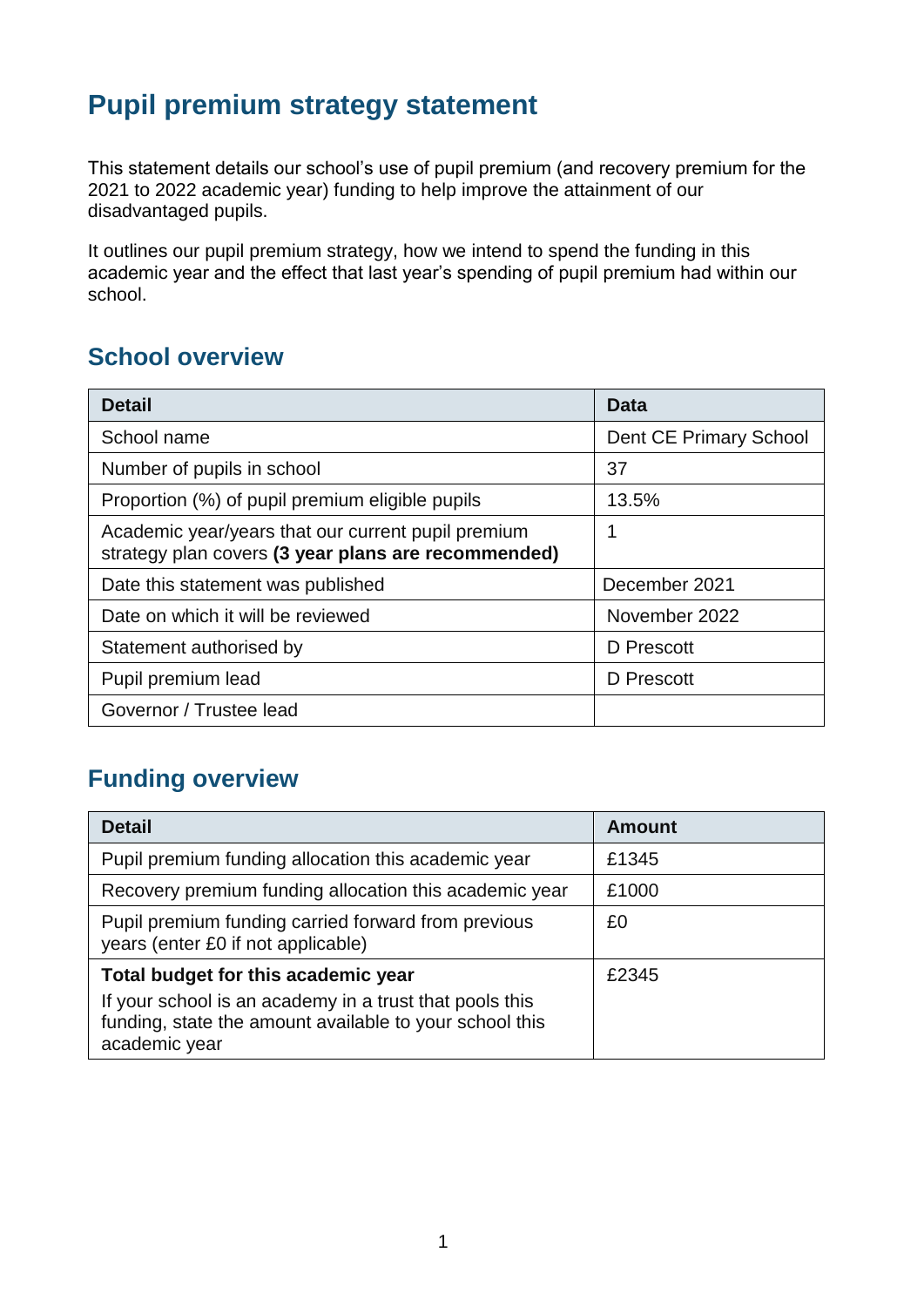# **Part A: Pupil premium strategy plan**

### **Statement of intent**

Our school Vision is for **all** our pupils to be *Joyful & Equipped to Succeed & Serve.* Our intent is that this funding is used to improve outcomes for any pupils that attract pupil premium, so that they leave school with as good or better outcomes as other pupils.

Although our financial PP allocation is based on census data of 1 pupil, our PP cohort has subsequently grown significantly. Government guidance says that *'Evidence from across the English school system shows that using your pupil premium funding to improve teaching quality is the most effective way to improve outcomes for disadvantaged pupils. By doing so, you will inevitably benefit non-eligible pupils as well.'*

This funding will therefore be focused on improving the quality of education across the school, as well as removing any specific barriers to wellbeing and progress that may be affecting our pupil premium cohort.

## **Challenges**

This details the key challenges to achievement that we have identified among our disadvantaged pupils.

| Challenge<br>number | <b>Detail of challenge</b>                    |
|---------------------|-----------------------------------------------|
|                     | Low support with reading and learning at home |
|                     | 'Young carer' responsibilities                |
|                     | Emotionally based school avoidance            |

#### **Intended outcomes**

This explains the outcomes we are aiming for **by the end of our current strategy plan**, and how we will measure whether they have been achieved.

| <b>Intended outcome</b>                                                                                                                    | <b>Success criteria</b>                                                                                                                                                                                                                                   |
|--------------------------------------------------------------------------------------------------------------------------------------------|-----------------------------------------------------------------------------------------------------------------------------------------------------------------------------------------------------------------------------------------------------------|
| Improve learning outcomes, especially in core<br>subjects, for Pupil Premium pupils                                                        | Progress and attainment for Pupil Premiums will<br>be in line with or above the performance or their<br>wider peer groups, and, where relevant, in line<br>with or above the progress and attainment of<br>their peers in national statutory assessments. |
| Pupils with young carer responsibilities will be<br>given support to develop personally and will be<br>able to engage with learning fully. | Pupils with young carer responsibilities will make<br>good progress in school and will participate fully<br>and confidently in curricular and extra-curricular<br>activities.                                                                             |
| Families and pupils with attendance difficulties will<br>be supported to attend school more regularly.                                     | There will be significant improvement in the<br>attendance of pupils with the lowest levels of<br>attendance.                                                                                                                                             |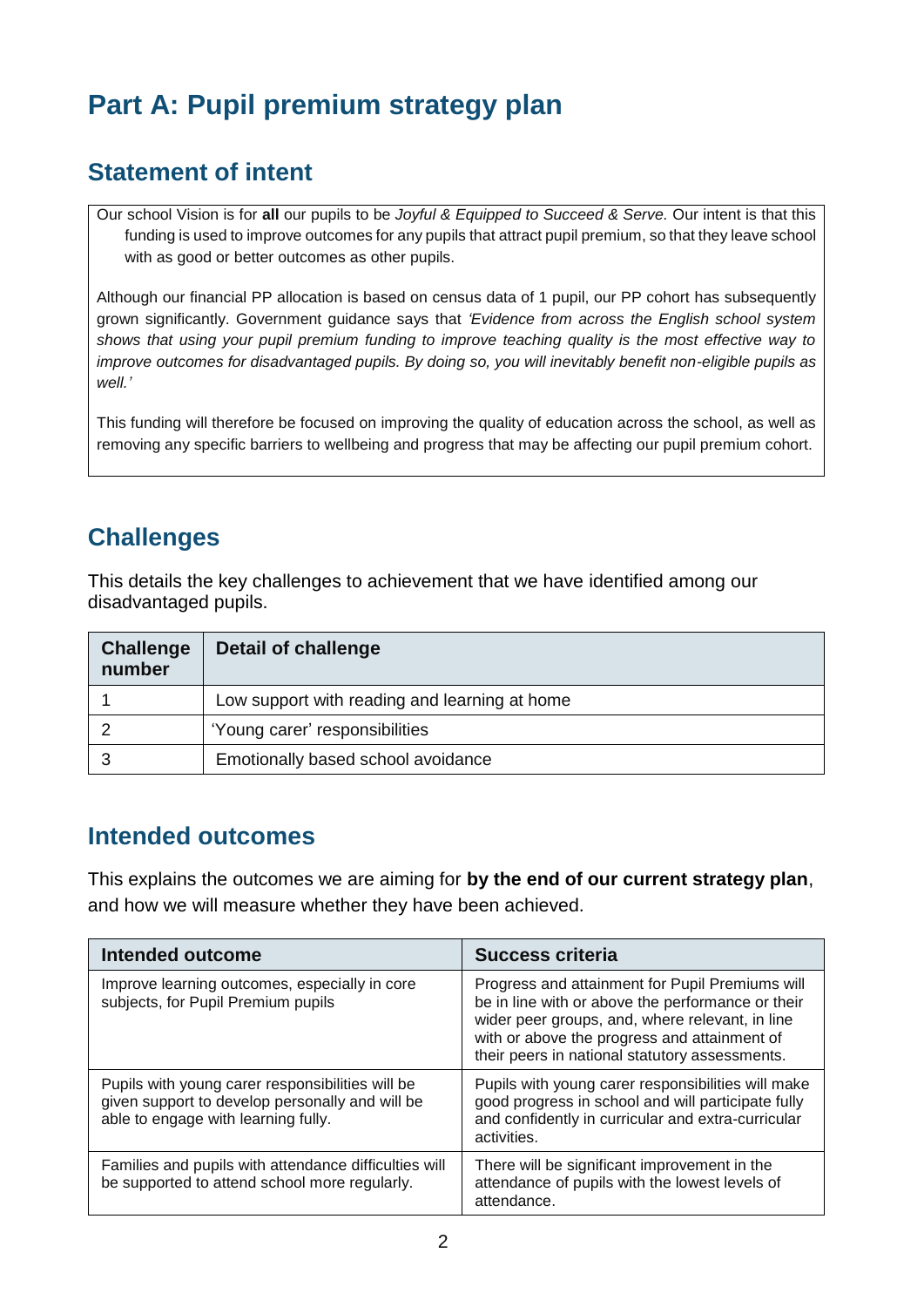## **Activity in this academic year**

This details how we intend to spend our pupil premium (and recovery premium funding) **this academic year** to address the challenges listed above.

#### **Teaching (for example, CPD, recruitment and retention)**

Budgeted cost: £23,841 total cost – £745 Pupil Premium & £1000 Recovery Premium allocated to this.

| <b>Activity</b>                                                                         | <b>Evidence that supports this</b><br>approach                                                                                                                                                                                                                                                                                                                                                       | <b>Challenge</b><br>number(s)<br>addressed |
|-----------------------------------------------------------------------------------------|------------------------------------------------------------------------------------------------------------------------------------------------------------------------------------------------------------------------------------------------------------------------------------------------------------------------------------------------------------------------------------------------------|--------------------------------------------|
| Splitting Class 2 from<br>Year 3/4/5/6 to Year 3/4<br>and Year 5/6 for more<br>lessons. | Splitting the class allows teachers to spend<br>more time in lessons focusing on year-<br>group specific content rather that balancing<br>whole key-stage approaches. This will also<br>allow closer targeting of Covid-19-related<br>weaknesses in pupil learning and recovery.<br>It will help to give less able pupils<br>confidence as they are working in a smaller<br>group with closer peers. | 2<br>3                                     |

#### **Targeted academic support (for example, tutoring, one-to-one support structured interventions)**

Budgeted cost: £ -

| <b>Activity</b>                                                                                                                                                                                     | <b>Evidence that supports</b><br>this approach | <b>Challenge</b><br>number(s)<br>addressed |
|-----------------------------------------------------------------------------------------------------------------------------------------------------------------------------------------------------|------------------------------------------------|--------------------------------------------|
| Prioritising PP pupils with reading<br>support and time reading aloud with<br>adults in school, especially those who<br>experience low support at home or who<br>have young carer responsibilities. |                                                | 1,2                                        |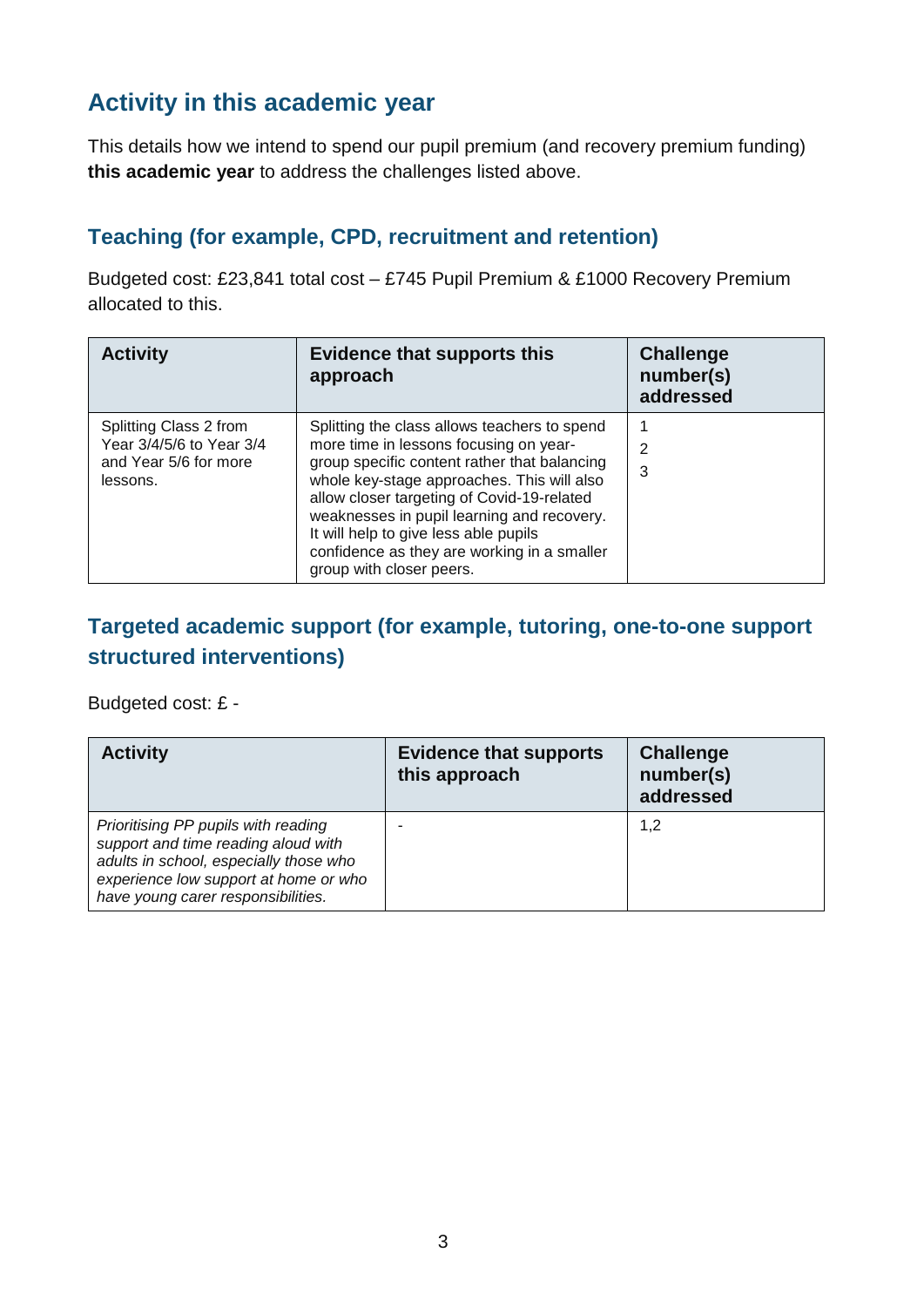## **Wider strategies (for example, related to attendance, behaviour, wellbeing)**

Budgeted cost: £600

| <b>Activity</b>                                                                         | <b>Evidence that supports this</b><br>approach                       | <b>Challenge</b><br>number(s)<br>addressed |
|-----------------------------------------------------------------------------------------|----------------------------------------------------------------------|--------------------------------------------|
| Weekly short 'Decider<br>Skills' CBT sessions led<br>by a specially trained<br>teacher. | https://www.thedecider.org.uk/news-<br>studies/news-studies/studies/ | 3                                          |
| 'Quiet Lunch' sessions<br>available for young carers<br>with supervision.               |                                                                      | 2                                          |

## **Total budgeted cost: £** *2345*